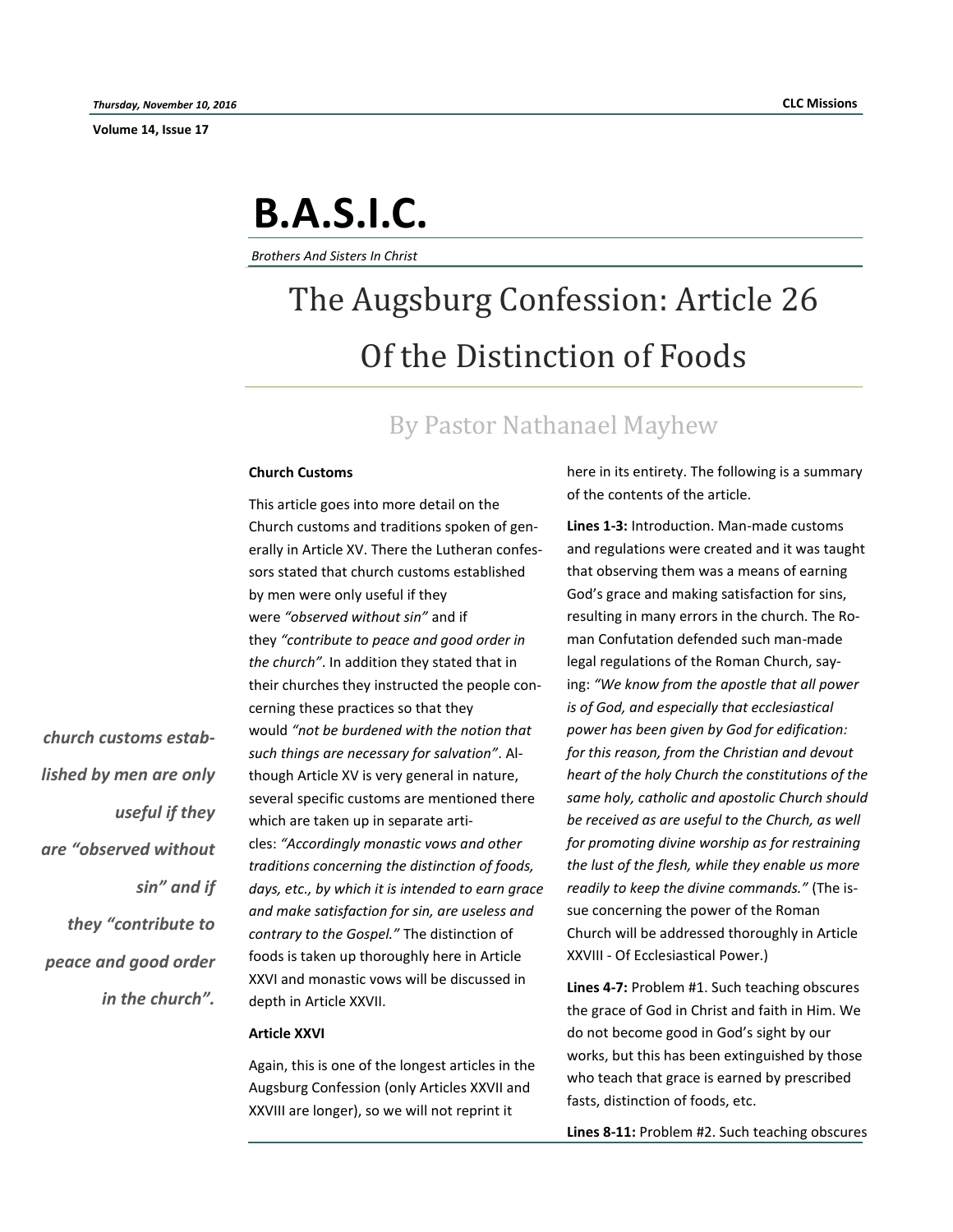the commands of God. It is taught that the Christian life is judged, not by the laws of God, but by the laws of men which are elevated and emphasized above the commands of God.

**Lines 12-17:** Problem #3. Such teaching burdens consciences. The keeping of these customs is made all-important and the Gospel of Christ is not mentioned at all, confusing people and keeping people from growing in a knowledge of Christ. This became a burden on the consciences of people because the Roman Church made it a legal regulation that must be followed.

**Lines 18-20:** Instruction. The Lutheran churches point out these errors and instruct their people concerning faith and God's grace.

**Lines 21-29:** Scriptural support for not being able to earn God's grace through our works. *"It is diametrically opposed to the Gospel to institute or practice such works for the purpose of earning forgiveness of sin or with the notion that nobody is a Christian unless he performs such services" (§ 29)*.

*Such teaching obscures the grace of God in Christ and faith in Him.* 

**Lines 30-32:** True suffering. The Lutheran churches teach that Christians will and must suffer, but they do not need to abuse themselves in order to cleanse themselves of sin since that cannot be accomplished.

**Lines 33-39:** Self-conduct. There are great advantages to fasting and other forms of bodily discipline - keeping the body from sin and conditioning the body for one's specific duties, but this must not be forced, but chosen by the individual. In addition it must be understood that it does not merit God's grace.

**Lines 40-45:** Order in the Church. The Lutherans retained many customs and traditions which served to keep order in the church, but instructed the people of their correct and incorrect use. Historical examples are given.

**Abused Customs**

Before we discuss the thought and purpose of this article, it will be helpful to mention the customs which are referred to in this article. The Lutherans specifically mention: distinction of foods (§ 1,6,39), prescribed fasts (§ 2,6,9,33,39), prayers (§ 9), vestments or dress (§ 6,9), and mortification (§ 30,37).

**Distinction of foods -** This refers to the practice in the Roman Church of not allowing the eating of certain kinds of meat on certain festival days. The reason this is mentioned is because the Romans had made fasting simply a change in food (e.g. Fish on Friday's) rather than a complete fast. "A fast day is a day on which only one full meal is allowed, but in the morning and evening some food may be taken, the quantity and quality of which are determined by approved local custom" (The New Saint Joseph Baltimore Catechism, p. 135).

**Prescribed Fasts -** These words refer to the practice of making fasts on certain days mandatory for all its members. This is one of six main commandments of the Roman Catholic Church and is obligatory for all members of the Church on certain holy days. "You shall observe the days of fasting and abstinence established by the Church" (Catechism of the Catholic Church p. 549). While fasting is mentioned often in both the Old and New Testaments, it is not as a means of atoning for sin, but as a sign of repentance (e.g. Jonah 3:7), often in times of trial or distress to dedicate time to turn to God in prayer (e.g. 2 Samuel 12:16).

**Prayers -** This refers to prayers made in a certain way, which make them more beneficial than other prayers. The Roman Church prescribed prayer as an act of penance which "contributes to the forgiveness of our sins" (Catechism of the Catholic Church p. 401). While prayer is a wonderful blessing from God, we must recognize that prayer is not a means of grace and does not impart for-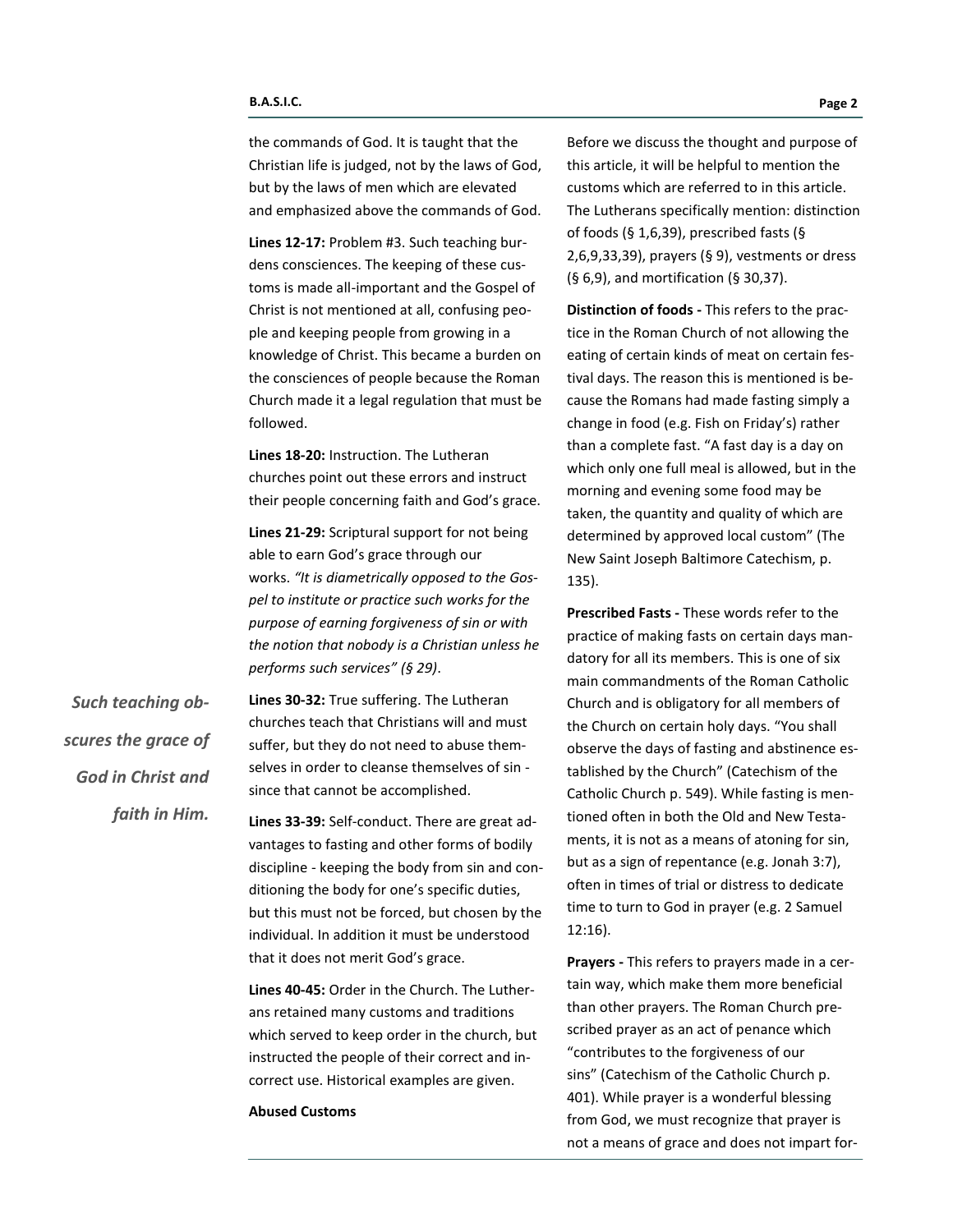#### giveness of sins.

#### **Conclusion**

**Vestments -** This is a term that refers to the clothing worn by priests, bishops, and others in the Catholic Church. Once again we are reminded that these customs are man-made and, while beneficial in some ways, should not be considered in any this Jesus said: *"And in vain they worship Me,*  way meritorious of God's grace.

**Mortification -** This word (which means "putting to death") is used to refer to practices common in the Roman church which range from giving up or abstaining from certain pleasures (e.g. meat during Lent); to living a simple or impoverished life (e.g. monastic life); to even inflicting pain on oneself (e.g. corporal mortification).

Regarding all of these customs the Lutheran confessors stated: *"It is therefore taught that grace cannot be earned, God cannot be reconciled, and sin cannot be atoned for by observing the said human traditions. Accordingly they should not be made into a necessary service of God" (§ 21).*

This article highlights one of the main points of dispute between Catholics and Lutherans, namely, the exaltation of the will of the Church above the Word of God. Concerning *Teaching as doctrines the commandments of men" (Matthew 15:9).*

Throughout this article the Lutherans state the necessity of holding to the Scriptural doctrine of forgiveness of sin by grace, through faith, and not by works. By teaching that certain actions or customs merit God's grace the Roman Church has led many away from the allsufficient work of Christ as Savior, and instead to have false trust in the Church's man-made rules and regulations.

*It is therefore taught that grace cannot be earned, God cannot be reconciled, and sin cannot be atoned for by observing the said human traditions.*